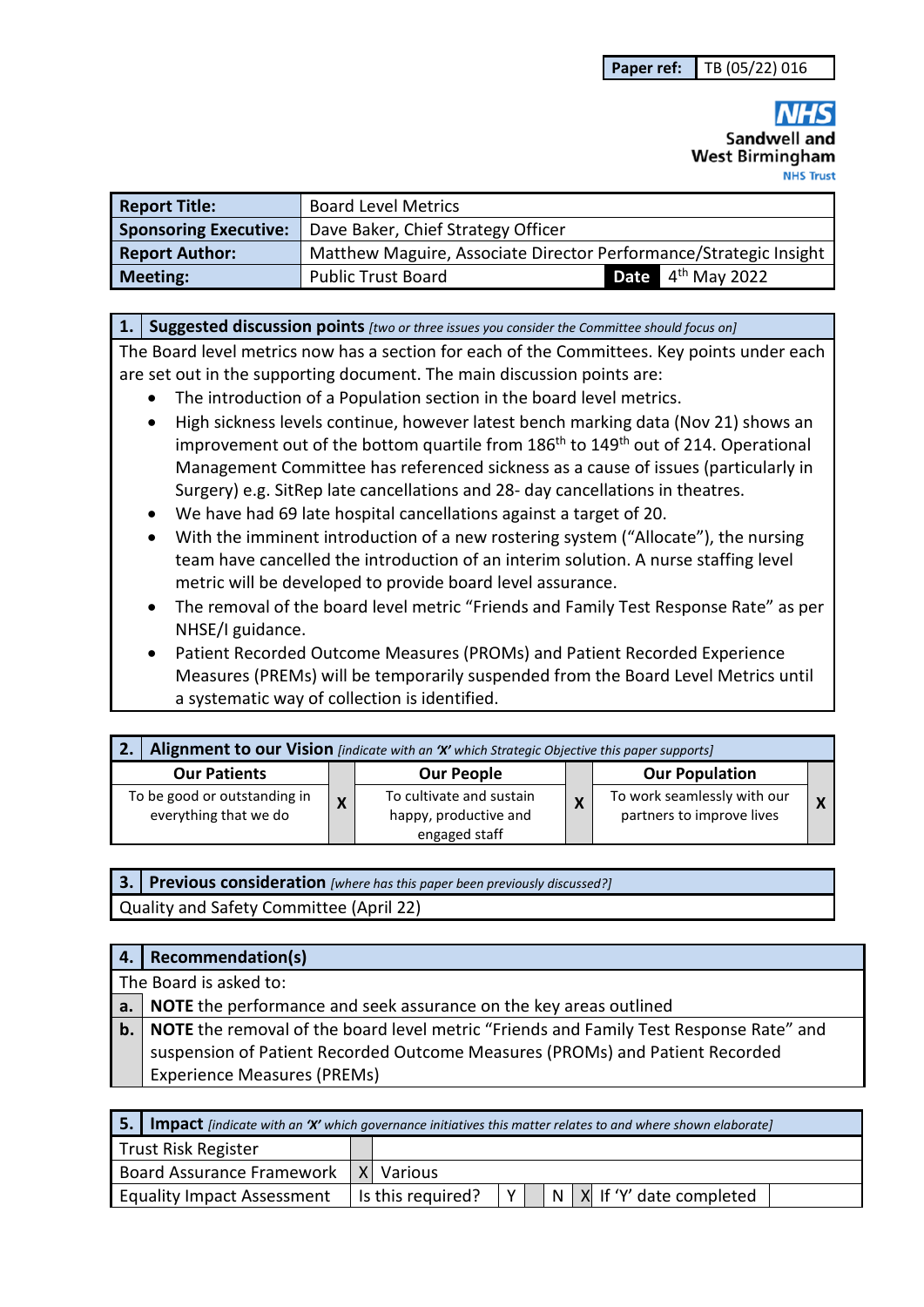### **SANDWELL AND WEST BIRMINGHAM NHS TRUST**

# **Report to the Trust Board 4th May 2022**

## **Board Level Metrics**

### **1 Introduction**

1.1 Board Level Metrics were introduced in August 2021. We continue to develop those metrics that are not complete and refine those that are so that we use the best possible graphs and use the most appropriate targets.

#### **2 Developments**

- 2.1 A new Population section has been created within the board level metrics.
- 2.2 Urgent Community Response has been moved from Effective into the new Population section.
- 2.3 Hospital at home is a new metric under population which measures the number of people who have avoided admission by being managed in their own home. We have included this for now and will look to rationalise the Board Level Metrics at a point after all of the Population metrics have been proposed.
- 2.4 The Deputy Chief Nurse has confirmed that they are moving towards the implementation of the "Allocate" system rather than putting in an interim solution. Implementation will be phased by clinical group with Primary Care, Community and Therapies (PCCT) group first by June 22.
- 2.5 Patient Recorded Outcome Measures (PROMs) and Patient Recorded Experience Measures (PREMs) will be temporarily suspended from the Board Level Metrics until a systematic way of collection is identified.

### **3 Board Level Metrics**

- 3.1 Where we have national benchmarking from Public View, we now show which quartile we are in along with a Care Quality Commission style rating.
	- E-Coli is Outstanding
	- C-Difficile is Good
	- MRSA is Good
	- Emergency Care 4 hour is Requires Improvement
	- RTT incomplete pathways is Requires Improvement
	- Day lost to Sickness Absence is Requires Improvement
	- Our SHMI mortality ratio is Inadequate
	- Friend and Family Test recommended is Inadequate
	- 62-day cancer is Inadequate
- 3.2 We have increased the board level metrics, allowing the Population section to generate new metrics.
- 3.3 We will be working on the production of new population metrics with the Chief Integration Officer and the Group Director of Primary Care, Community and Therapies.
- 3.4 We will rationalise the board level metrics back to 24 metrics over the next three months.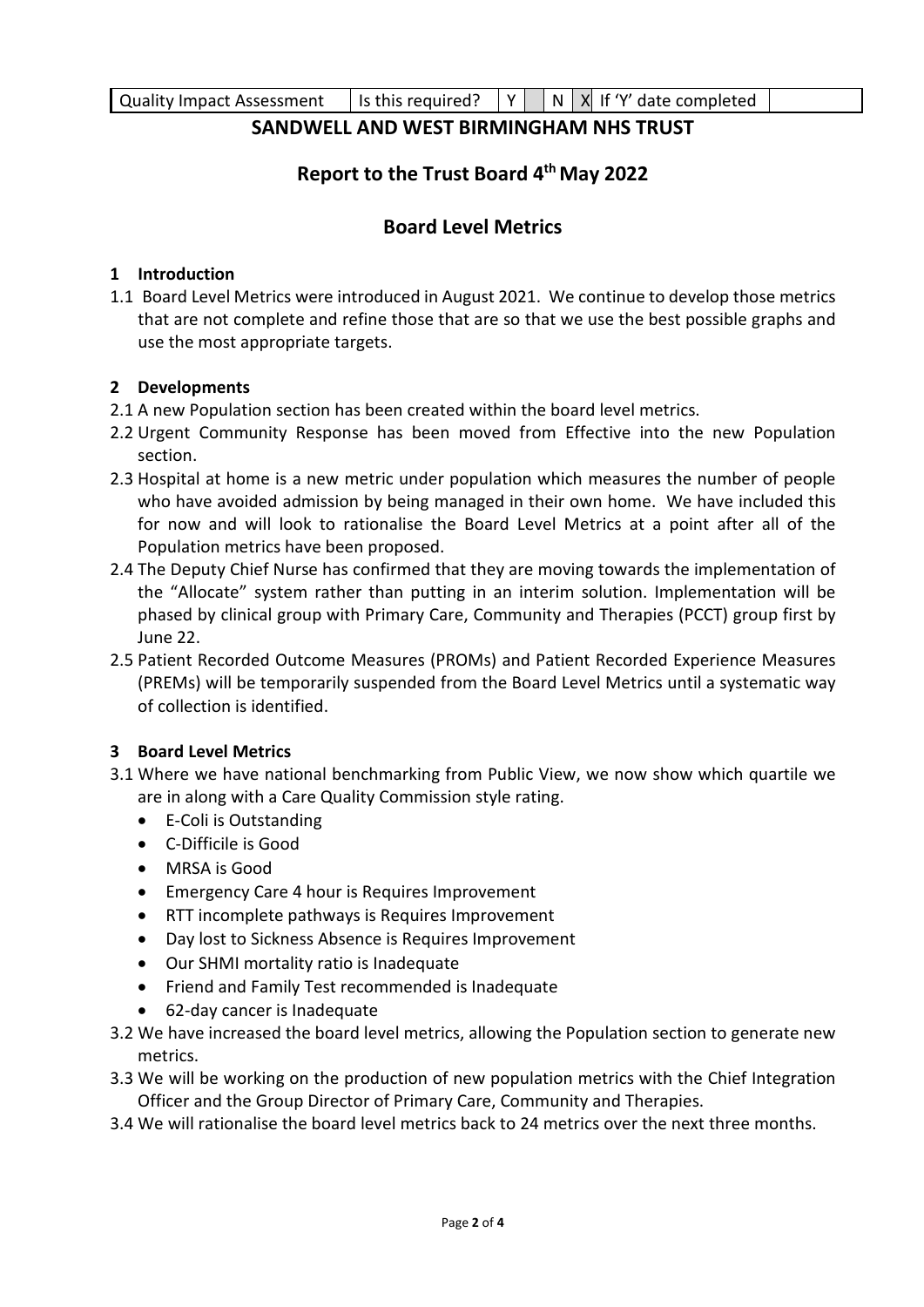### 4 **Committees**

- 4.1 Quality and Safety Committee
	- **Sepsis treated within 1 hour** we are using the 95% performance target. We now require the clinicians to mark patients as "not sepsis" following a NEWS score indicating the possibility of sepsis to improve the performance.
	- **Safer Staffing – Nursing**  The Deputy Chief Nurse has confirmed that they are moving towards the implementation of the "Allocate" system rather than putting in an interim solution. They are planning to implement by clinical group with Primary Care, Community and Therapies (PCCT) group first by June 22.
	- **Friends and Family recommended**  Jamie Emery, Head of Patient Experience, has written to the Executive Quality Committee (EQC) to advise the combined score should only consist of 5 of the FFT scores Emergency Department, Inpatient, Outpatient, Maternity and Postnatal.
	- **Friends and Family Test Response rate** As per NHSE/I guidance (2019, p. 34), it is recommended that FFT response rate is removed from board level metrics. NHSE/I suggests Boards should prioritise acting upon feedback received and using Making Data Count approach, rather than a focus on a response target.
	- **Emergency Readmissions** we have seen an improvement in our performance since April 2021.
	- **Same Day Emergency Care –** we need to see an improvement in the provision of activity in the correct location and away from the Emergency Department (ED) so that we fit in to the Midland Metropolitan University Hospital (MMUH). We have seen an improvement during February 2022 where we have the latest available information.
	- **MRSA Screening –** Infection control have increased the number of exclusions and so performance has improved.

#### 4.2 Finance, Investment & Performance Committee

- **Cancer performance** (February 22) we passed 2 week wait and breast symptomatic; we failed cancer 31 day and 62 day targets. Operational Management Committee (OMC) has discussed a series of issues to resolve including: patient choice, Covid-19, histology issues, imaging.
- **SitRep late cancellations** The last time we hit the target was May 21. We have 69 late cancellations against a target of 20 per month. This will impact our organisational reputation and patient experience.
- **28 Day Breaches** Year to date we have had 59 x 28-day breaches (where we cancel a patient and then do not get them back into surgery within this national guarantee) with 6 x 28 day breaches in the month of March.
- **Referral to Treatment (RTT)**  Although we have seen a reduction in the number of patients waiting over 104 weeks, the total number of people waiting for treatment is growing and now stands at 56,482. Our backlog of patients waiting longer than 18 weeks has grown from 10,067 in October 2020 to 19,588 in February 2022.
- Underlying Deficit we understand that the Trust is looking to declare a £30million underlying deficit which includes the use of all reserves to improve this figure. This will create a different financial environment to work within.

4.3 People and Organisational Development Committee